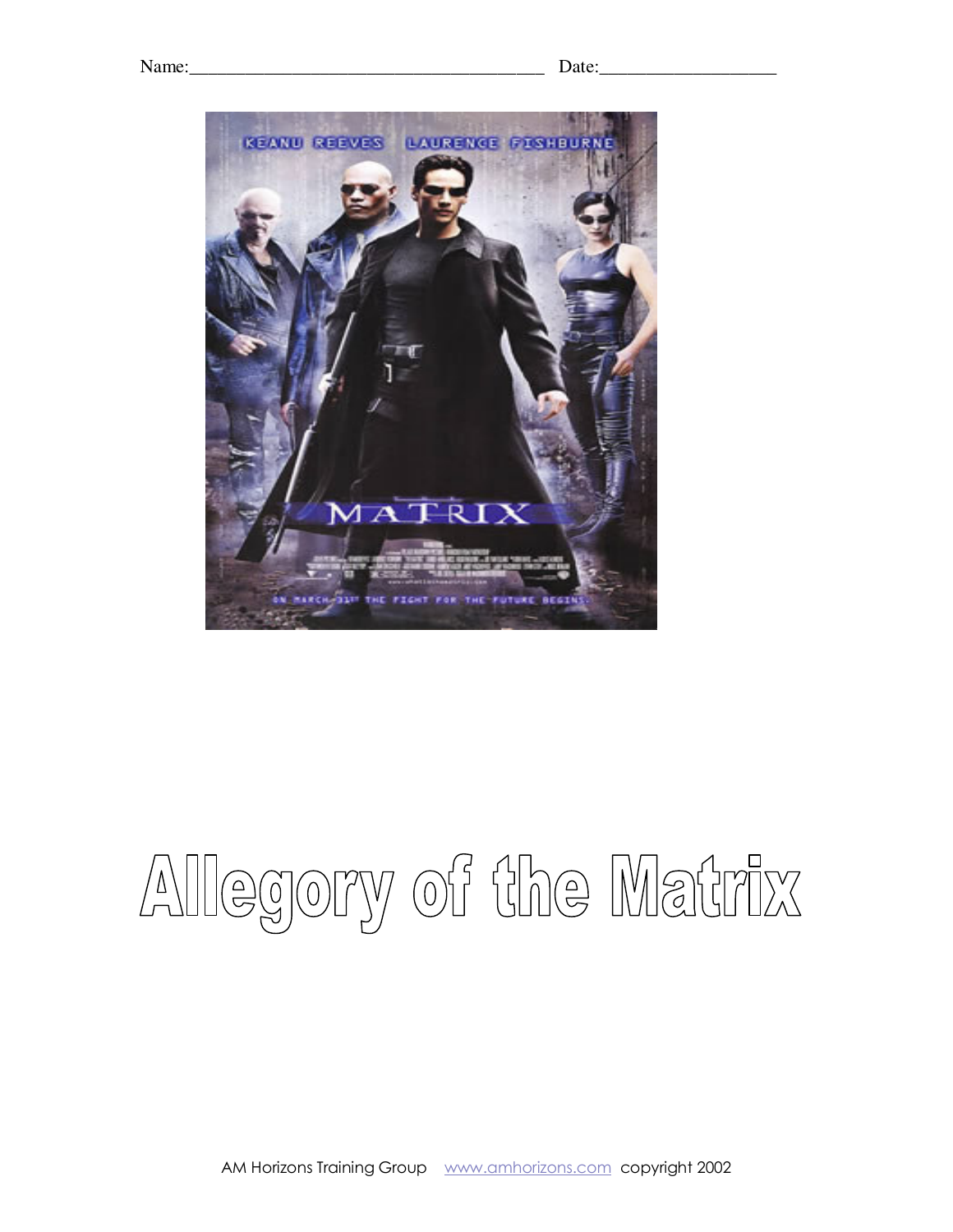From Wikipedia, the free encyclopedia.

Plato's **allegory of the cave** is perhaps the best-known of his many metaphors, allegories, and myths.

The allegory is told and interpreted at the beginning of Book VII of *The Republic* (514a-520a). The allegory is probably best presented as a story, and then interpreted--as Plato himself does.

#### *The Allegory*

Imagine prisoners chained since childhood deep inside a cave. Not only are their limbs immobilized by the chains, their heads are as well so that their eyes are fixed on a wall. Behind the prisoners is an enormous fire, and between the fire and the prisoners there is a raised way, along which men carry shapes of various animals, plants, and other things. The shapes cast shadows on the wall, which occupy the prisoners' attention. Also, when one of the shape-carriers speaks, an echo against the wall causes the prisoners to believe that the words come from the shadows. The prisoners engage in what appears to us to be a game--naming the shapes as they come by. This, however, is the only reality that they know, even though they are seeing merely shadows of images.

Suppose a prisoner is released and compelled to stand up and turn around. His eyes will be blinded by the firelight, and the shapes passing will appear less real than their shadows. Similarly, if he is dragged up out of the cave into the sunlight, his eyes will be so blinded that he will not be able to see anything. At first, he will be able to see darker shapes such as shadows, and only later brighter and brighter objects. The last object he would be able to see is the sun, which, in time, he would learn to see as that

this it is that provides the seasons and the courses of the year and presides over all things in the visible region, and is in some sort the cause of all these things that they had seen. (*The Republic* bk. VII, 516b-c; trans. Paul Shorey)

Once thus enlightened, so to speak, the freed prisoner would no doubt want to return to the cave to free "his fellow bondsmen." The problem however is that they would not want to be freed: descending back into the cave would require that the freed prisoner's eyes adjust again, and for a time, he would be inferior at the ludicrous process of identifying shapes on the wall. This would make his fellow prisoners murderous toward anyone who attempted to free them.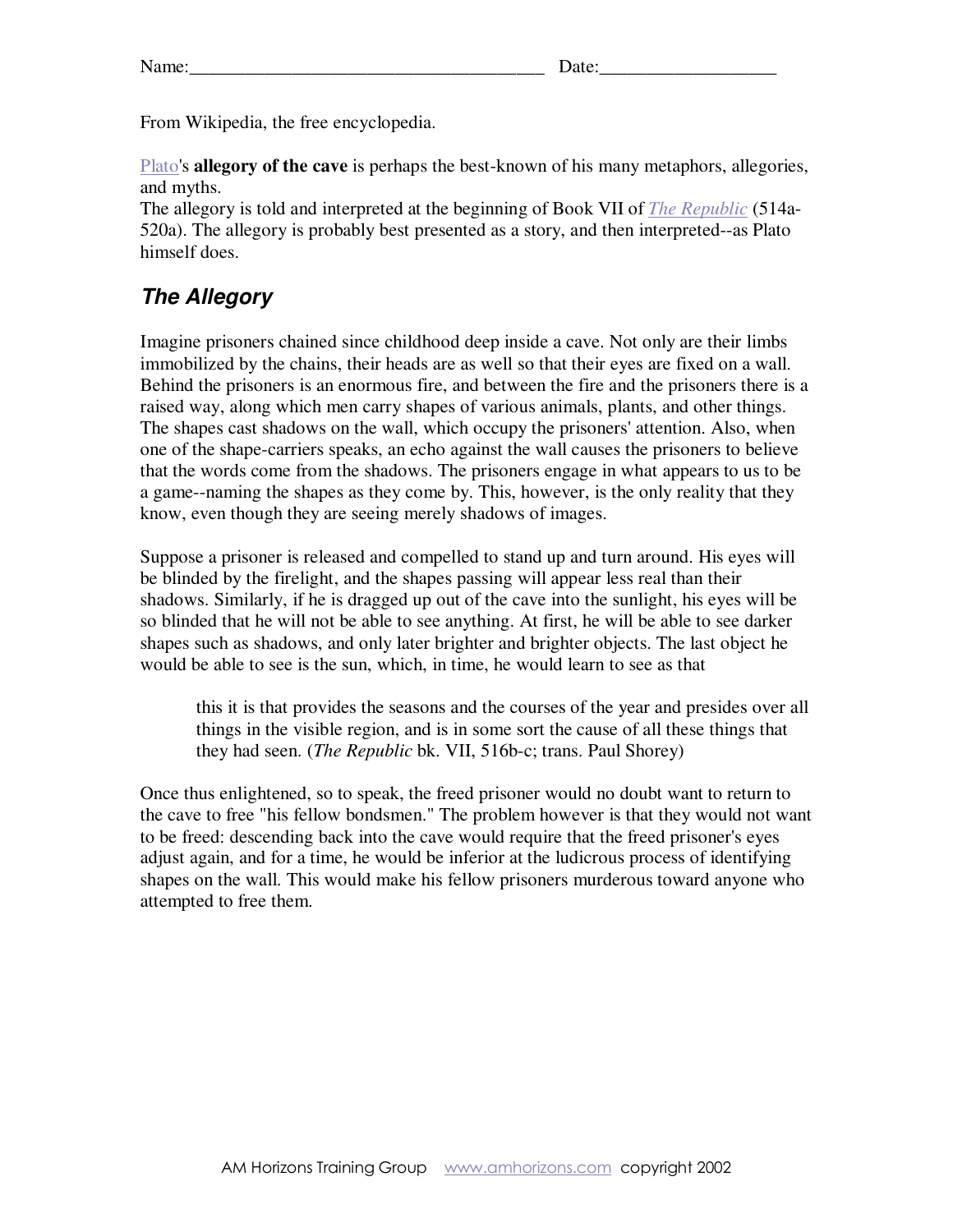| an<br>ıt |  |
|----------|--|

The Matrix

The movie, "The Matrix," parallels Plato's Allegory Of The Cave what ways?

How are the prisoners of the cave similar to the, the humans trapped in the matrix (the cave)?

How are they are tricked into believing that what they hear in the cave and see before them is the true reality that exists?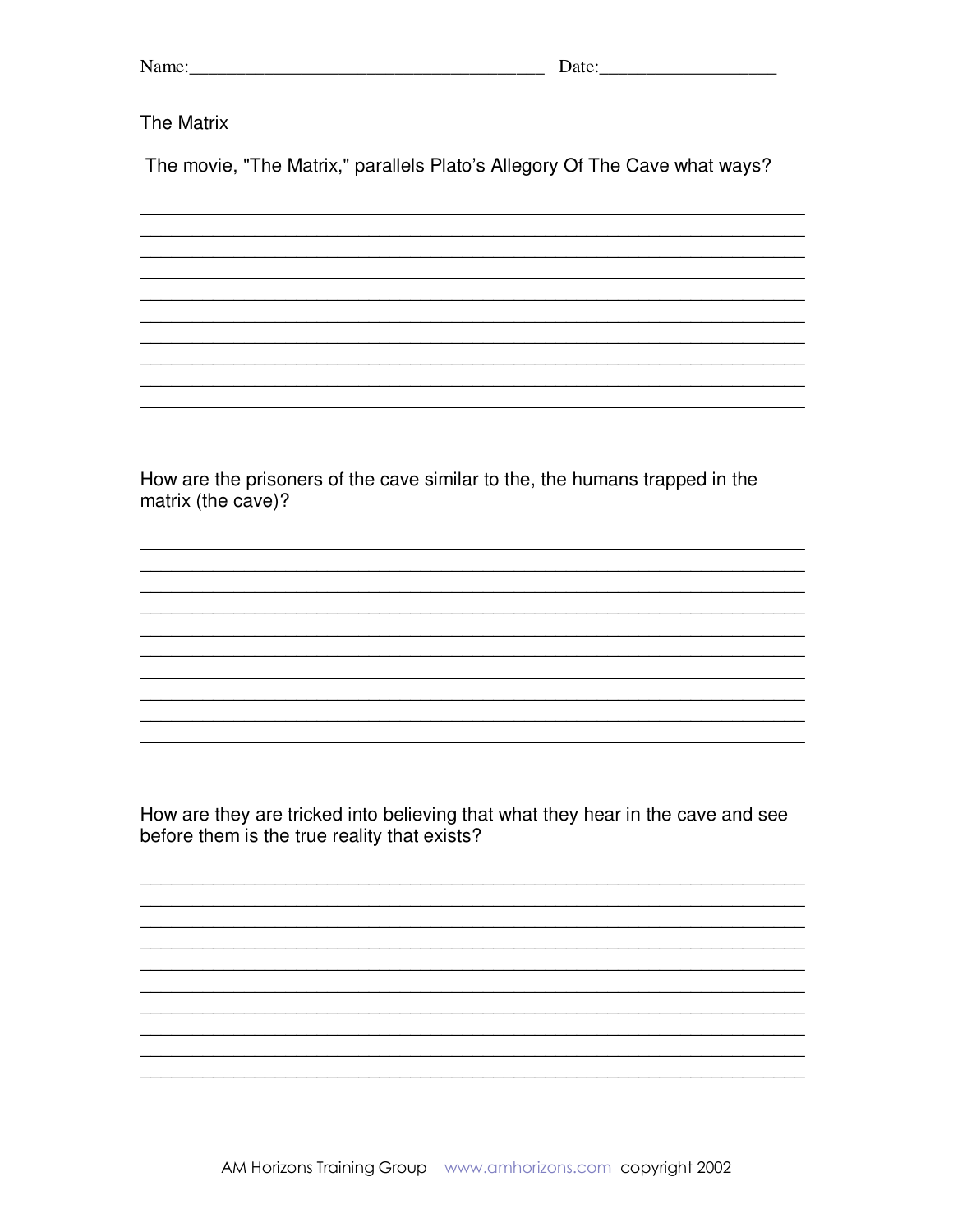| NT.<br>יי<br><b>.</b><br>$- - - - -$ | $\ddotsc$ |
|--------------------------------------|-----------|
|--------------------------------------|-----------|

Why do they accept what their senses are telling them and why do they believe that what they are experiencing is all that really exists?

What painful truth is Neo is forced to face, when he is removed from the pod that has kept him trapped in the virtual reality of the matrix?

What does Neo discover about his life? What does he discover are the shadows of the truth?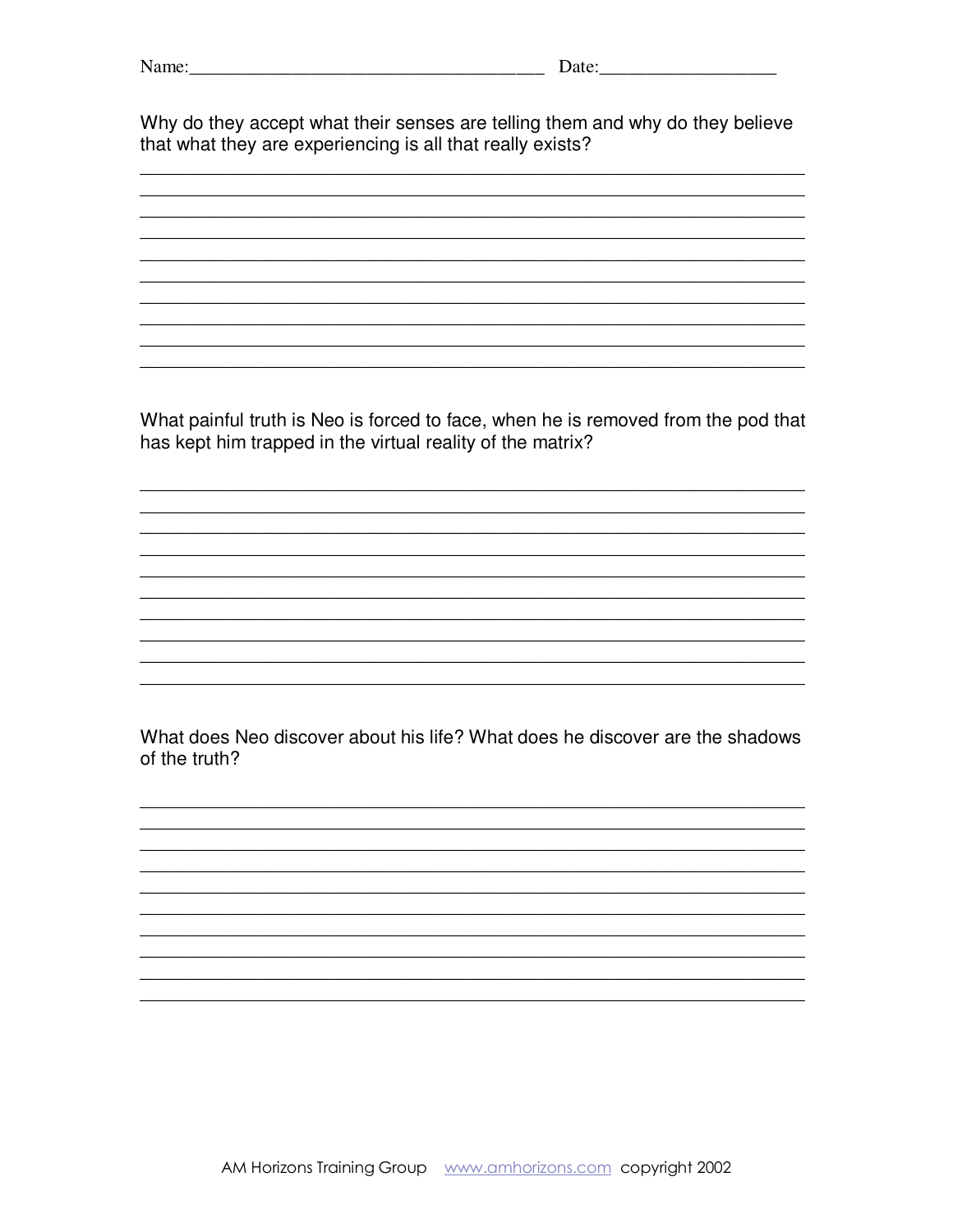## **The Puppet-Handlers**

Who are the puppet-handlers, as Plato calls them? How doe the handler use artificial surroundings as a way to control and manipulate the information that the prisoners receive?



While the prisoners are being fooled and influenced by the false reality presented to them, In what ways are the puppet-handlers, to some extent, being fooled?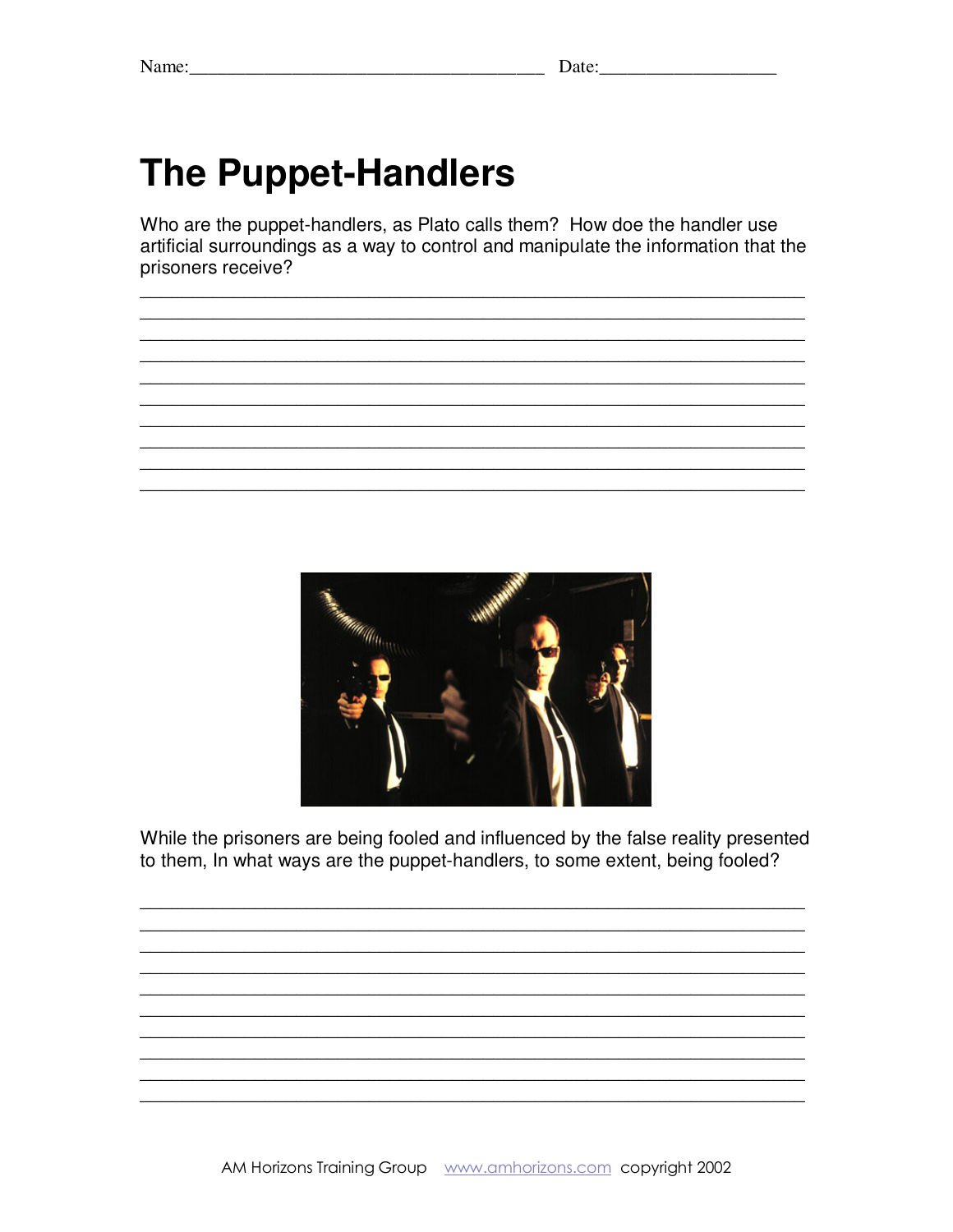What human emotions does Agents Smith start to show? What do you think that means?

#### **The Shadows**

What crucial role do the shadows play in shaping the prisoners' view the world?

Why do you think repetitive use of mirrors and reflected images used in the movie?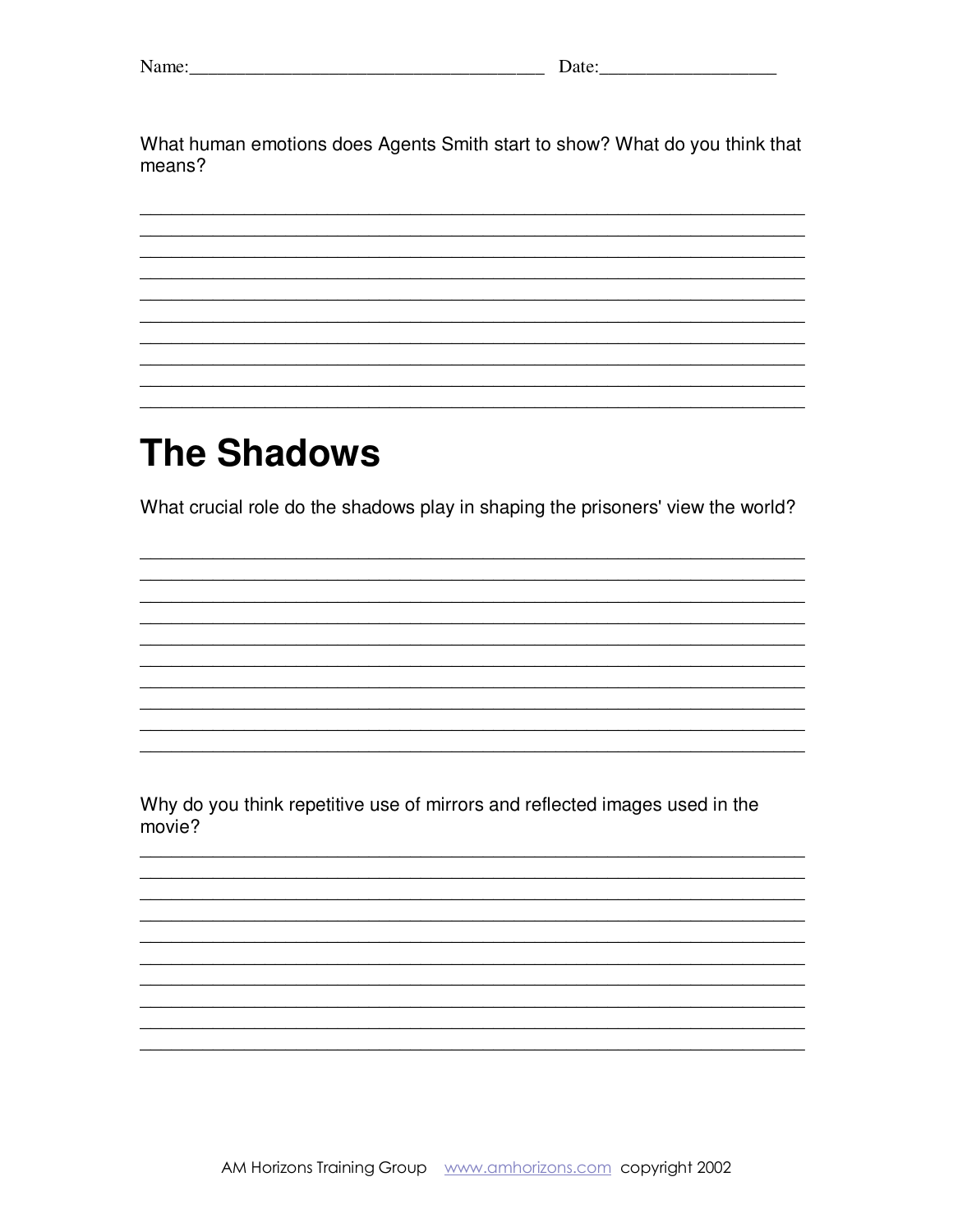In "The Matrix," how do the machines use "shadows" (series of code which together make up the matrix world) to occupy the humans and keep them under their control?

#### **The Freed Man**

In "Allegory of The Cave," what does Plato say about the prisoner that is eventually be released or escape from his chains and the cave?

What would the Freedman be able to see?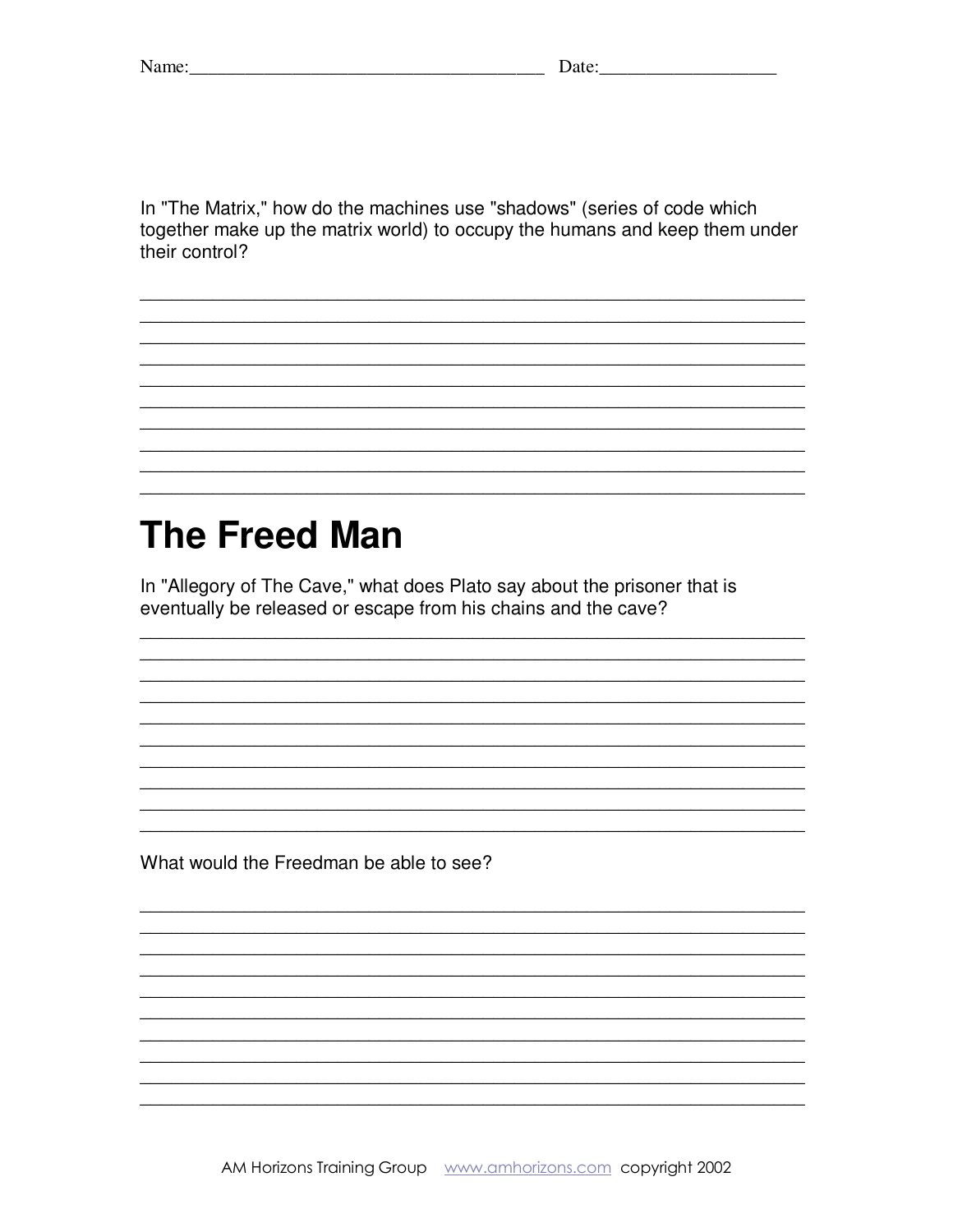What do you think Cypher meant when he tells Trinity, "I think the matrix can be more real than this world."?

Do you think that if the prisoners really wanted to escape from the cave, they could do so by simply willing themselves to get up and walk out? Why or why  $not?$ 

How is Neo is portrayed ? As Morpheus tells Neo, "You're here because you know something. What you know you can't explain. But you feel it. You've felt it your entire life. That there's something wrong with the world. You don't know what it is but it's there, like a splinter in your mind driving you mad. It is this feeling that has brought you to me."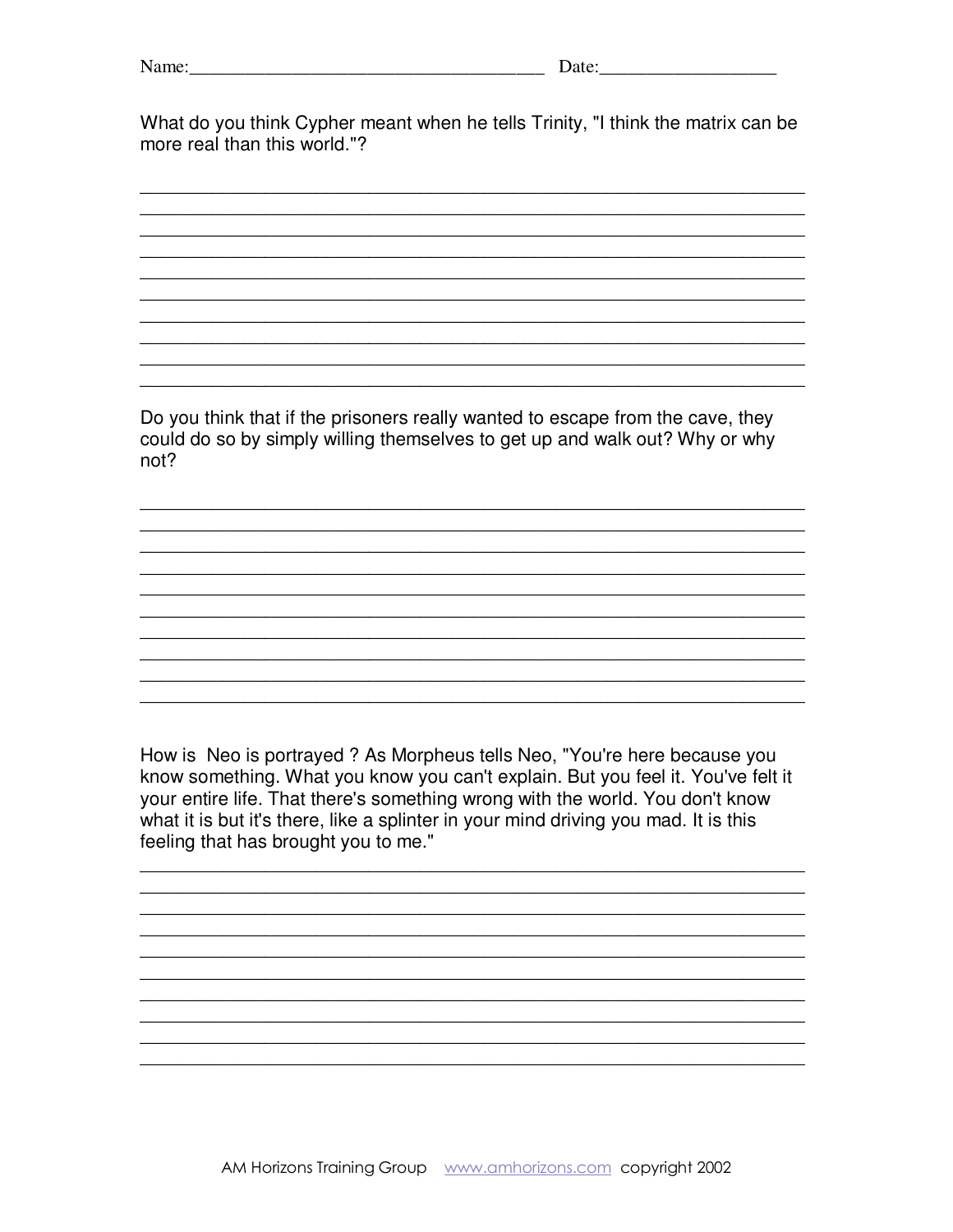#### **Freedom From The Cave**



Why does Morpheus tell Neo while the two of them sitting down to chat that, "Unfortunately, no one can be told what the matrix is. You have to see it for yourself."?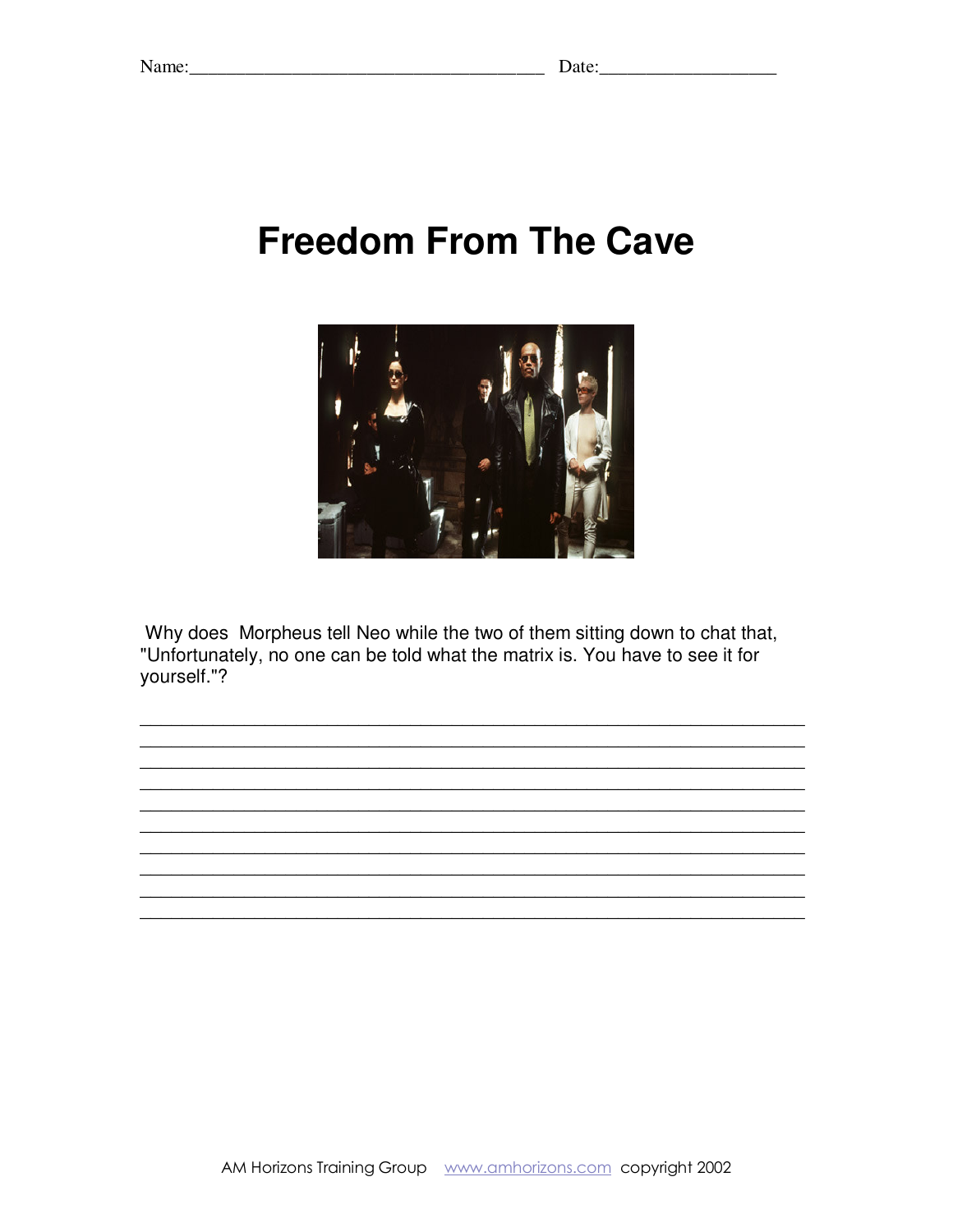

What did Morpheus mean when he tells Neo the same thing in regard to the humans still plugged or trapped in the world of the matrix. "You have to understand, most of these people are not ready to be unplugged. And many of them are so inert, so hopelessly dependent on the system that they will fight to protect it." ?

\_\_\_\_\_\_\_\_\_\_\_\_\_\_\_\_\_\_\_\_\_\_\_\_\_\_\_\_\_\_\_\_\_\_\_\_\_\_\_\_\_\_\_\_\_\_\_\_\_\_\_\_\_\_\_\_\_\_\_\_\_\_\_\_ \_\_\_\_\_\_\_\_\_\_\_\_\_\_\_\_\_\_\_\_\_\_\_\_\_\_\_\_\_\_\_\_\_\_\_\_\_\_\_\_\_\_\_\_\_\_\_\_\_\_\_\_\_\_\_\_\_\_\_\_\_\_\_\_

\_\_\_\_\_\_\_\_\_\_\_\_\_\_\_\_\_\_\_\_\_\_\_\_\_\_\_\_\_\_\_\_\_\_\_\_\_\_\_\_\_\_\_\_\_\_\_\_\_\_\_\_\_\_\_\_\_\_\_\_\_\_\_\_ \_\_\_\_\_\_\_\_\_\_\_\_\_\_\_\_\_\_\_\_\_\_\_\_\_\_\_\_\_\_\_\_\_\_\_\_\_\_\_\_\_\_\_\_\_\_\_\_\_\_\_\_\_\_\_\_\_\_\_\_\_\_\_\_

\_\_\_\_\_\_\_\_\_\_\_\_\_\_\_\_\_\_\_\_\_\_\_\_\_\_\_\_\_\_\_\_\_\_\_\_\_\_\_\_\_\_\_\_\_\_\_\_\_\_\_\_\_\_\_\_\_\_\_\_\_\_\_\_

\_\_\_\_\_\_\_\_\_\_\_\_\_\_\_\_\_\_\_\_\_\_\_\_\_\_\_\_\_\_\_\_\_\_\_\_\_\_\_\_\_\_\_\_\_\_\_\_\_\_\_\_\_\_\_\_\_\_\_\_\_\_\_\_

\_\_\_\_\_\_\_\_\_\_\_\_\_\_\_\_\_\_\_\_\_\_\_\_\_\_\_\_\_\_\_\_\_\_\_\_\_\_\_\_\_\_\_\_\_\_\_\_\_\_\_\_\_\_\_\_\_\_\_\_\_\_\_\_

\_\_\_\_\_\_\_\_\_\_\_\_\_\_\_\_\_\_\_\_\_\_\_\_\_\_\_\_\_\_\_\_\_\_\_\_\_\_\_\_\_\_\_\_\_\_\_\_\_\_\_\_\_\_\_\_\_\_\_\_\_\_\_\_

 $\mathcal{L}_\mathcal{L} = \{ \mathcal{L}_\mathcal{L} = \{ \mathcal{L}_\mathcal{L} = \{ \mathcal{L}_\mathcal{L} = \{ \mathcal{L}_\mathcal{L} = \{ \mathcal{L}_\mathcal{L} = \{ \mathcal{L}_\mathcal{L} = \{ \mathcal{L}_\mathcal{L} = \{ \mathcal{L}_\mathcal{L} = \{ \mathcal{L}_\mathcal{L} = \{ \mathcal{L}_\mathcal{L} = \{ \mathcal{L}_\mathcal{L} = \{ \mathcal{L}_\mathcal{L} = \{ \mathcal{L}_\mathcal{L} = \{ \mathcal{L}_\mathcal{$ 

### **Society's Role In Our Lives**

In conclusion, Plato's story of the cave brings up many philosophical points and most importantly, addresses the issue of society's role in our lives. To some degree, we are all influenced by the thoughts and actions of others; however, at the same time, we have the ability to question, draw our own conclusions, and ultimately make our own choices.

What doe Trinity mean when she tells Neo, "The Matrix can not tell you who you are." ?

\_\_\_\_\_\_\_\_\_\_\_\_\_\_\_\_\_\_\_\_\_\_\_\_\_\_\_\_\_\_\_\_\_\_\_\_\_\_\_\_\_\_\_\_\_\_\_\_\_\_\_\_\_\_\_\_\_\_\_\_\_\_\_\_ \_\_\_\_\_\_\_\_\_\_\_\_\_\_\_\_\_\_\_\_\_\_\_\_\_\_\_\_\_\_\_\_\_\_\_\_\_\_\_\_\_\_\_\_\_\_\_\_\_\_\_\_\_\_\_\_\_\_\_\_\_\_\_\_ \_\_\_\_\_\_\_\_\_\_\_\_\_\_\_\_\_\_\_\_\_\_\_\_\_\_\_\_\_\_\_\_\_\_\_\_\_\_\_\_\_\_\_\_\_\_\_\_\_\_\_\_\_\_\_\_\_\_\_\_\_\_\_\_

\_\_\_\_\_\_\_\_\_\_\_\_\_\_\_\_\_\_\_\_\_\_\_\_\_\_\_\_\_\_\_\_\_\_\_\_\_\_\_\_\_\_\_\_\_\_\_\_\_\_\_\_\_\_\_\_\_\_\_\_\_\_\_\_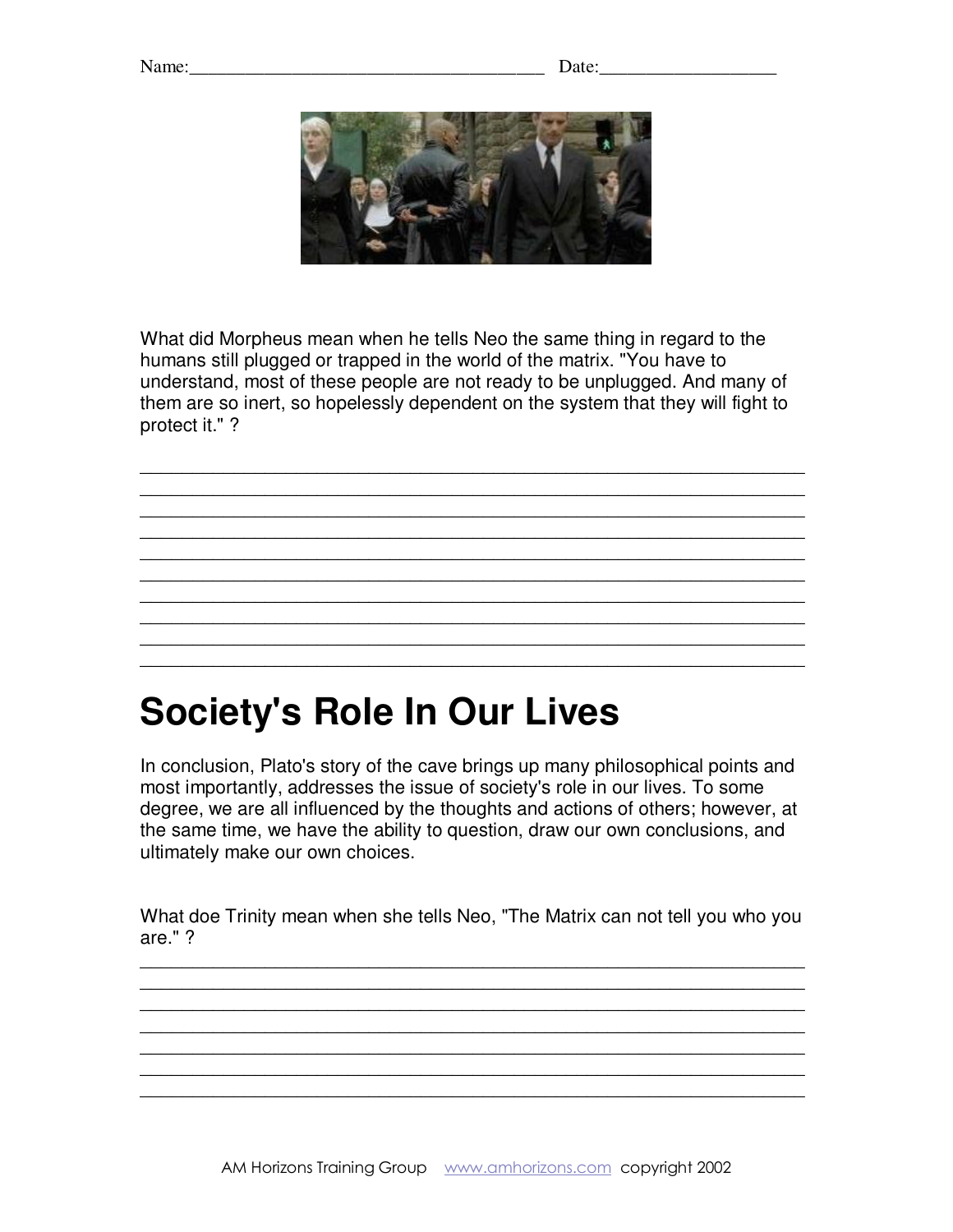In what ways are you the freed man? In what ways might you be a captive in the cave?

What responsibilities doe the Freed Man/ Neo have to his fellow bondsmen? Why?

Name anyone in history that this story might apply to. Why?